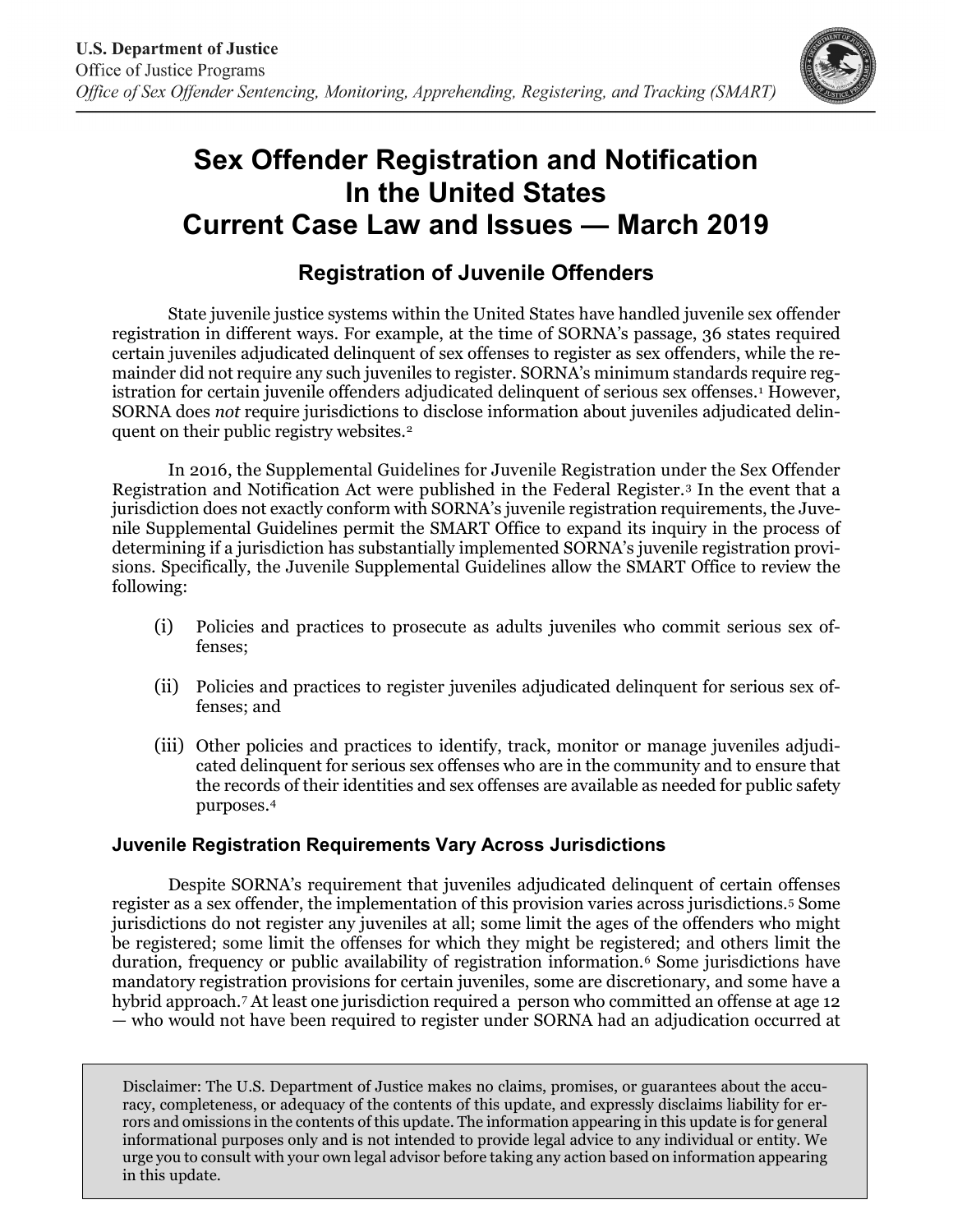the time of the offense — to register as an adult because the conviction for that offense did not occur until after the individual was 18.[8](#page-2-1)

As with adult registration requirements, registration requirements for juveniles are generally triggered by the equivalent of a conviction for a sex offense in juvenile court, which is typically referred to as an "adjudication of delinquency." Most jurisdictions mandate registration for juveniles transferred and convicted for sex offenses in adult court. In addition, one federal circuit court has held that a person previously adjudicated delinquent of a SORNA-registerable offense in state court can be ordered to register as a sex offender as a mandatory condition of probation for a subsequent, unrelated federal conviction.[9](#page-2-2)

Because of the varying nature of juvenile justice systems across jurisdictions, problems often arise when a juvenile is adjudicated delinquent in one jurisdiction and then moves to another[.10](#page-2-3) Many of these issues mimic those discussed in the "Who Is Required to Register?" section.

### **Issues Unique to Juvenile Adjudications**

There are some issues unique to juvenile court cases. When a jurisdiction requires that juveniles be subjected to registration requirements more onerous than those imposed on adults convicted of the same offense, equal protection issues exist.[11](#page-2-4) In two states, courts ruled that the automatic lifetime registration requirement as applied to adjudicated juveniles unconstitutionally violated due process and, in one of those states, the prohibition against cruel and unusual punishment.[12](#page-2-5) However, when a juvenile court judge refuses to order a juvenile to register, as required by statute, a writ of mandamus may be successfully pursued by the state.[13](#page-2-6) 

#### **Federal Juvenile Delinquency Act**

There are particular issues that are present when a person is ordered to register by a federal court because of a federal adjudication of delinquency for a sex offense.[14](#page-2-7) In particular, multiple courts have held that it is not a contravention of the Federal Juvenile Delinquency Act confidentiality provisions to require such individuals to register as a sex offender.[15](#page-2-8)

<span id="page-1-0"></span><sup>1</sup> SORNA's minimum standards require that jurisdictions register juveniles who were at least 14 years old at the time of the offense and who have been adjudicated delinquent for committing (or attempting or conspiring to commit) a sexual act with another by force, by the threat of serious violence or by rendering unconscious or drugging the victim. "Sexual Act" is defined in 18 U.S.C. § 2246. 1

<span id="page-1-1"></span><sup>2</sup> Supplemental Guidelines issued in 2011 give jurisdictions full discretion over whether they will post information about juveniles adjudicated delinquent of sex offenses on their public registry website. Supplemental Guidelines for Sex Offender Registration and Notification, 76 Fed. Reg. 1630 (Jan. 11, 2011), available at [https://www.govinfo.gov/content/pkg/FR-2011-01-11/pdf/2011-505.pdf.](https://www.govinfo.gov/content/pkg/FR-2011-01-11/pdf/2011-505.pdf) 

<span id="page-1-2"></span><sup>3</sup> Supplemental Guidelines for Juvenile Registration under the Sex Offender Registration and Notification Act, 81 Fed. Reg. 50,552 (Aug. 1, 2016), available at https://www.govinfo.gov/content/pkg/FR-2016- 08-01/pdf/2016-18106.pdf.

<span id="page-1-3"></span><sup>4</sup> *Id. See also,* SMARTWatch Dispatch, *Juvenile Registration and SORNA* (Sept. 2016), [www.smart.gov/pdfs/juvenile-dispatch-final-2016.pdf.](https://www.smart.gov/pdfs/juvenile-dispatch-final-2016.pdf)

<span id="page-1-4"></span><sup>5</sup> A survey of the varying juvenile registration responsibilities imposed by each state can be found in *A Snapshot of Juvenile Registration and Notification Laws: A Survey of the United States* (2011), [www.njjn.org/uploads/digital-library/SNAPSHOT\\_web10-28.pdf.](http://www.njjn.org/uploads/digital-library/SNAPSHOT_web10-28.pdf)

<span id="page-1-5"></span><sup>6</sup> *See, e.g.,* Clark v. State, 957 A.2d 1 (Del. 2008) (lifetime registration requirement for juvenile was not contravened by requirement to consider the best interests of the child in fashioning a disposition). Some